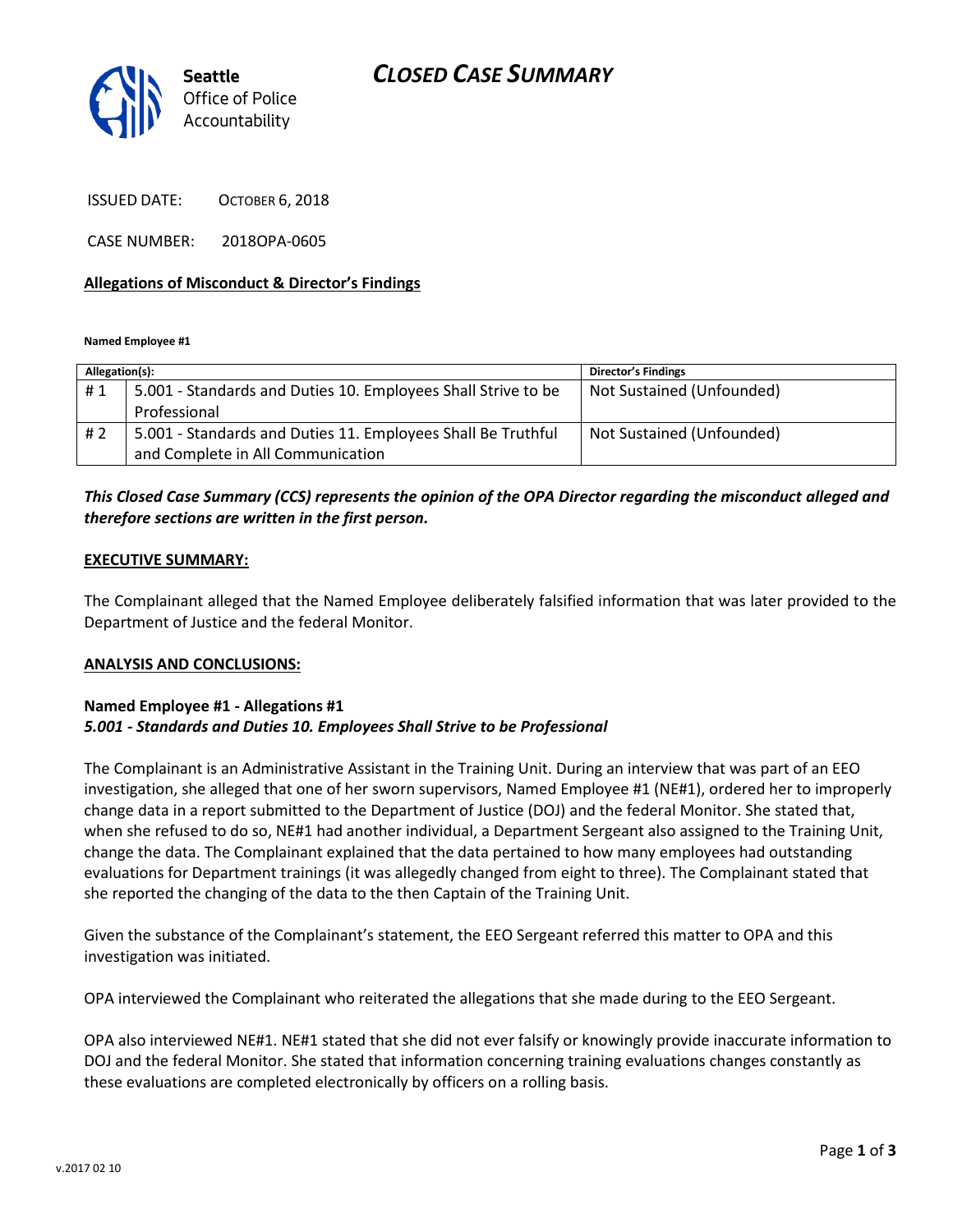



OPA CASE NUMBER: 2018OPA-0605

OPA interviewed both the Sergeant who was responsible for modifying the information and the Captain who the Complainant stated she spoke with. The Sergeant confirmed that the document reflected that he changed the data but denied that he had been instructed to falsify information by NE#1. He echoed NE#1's statement that the data changed constantly. He also stated he recalled times where the Complainant was resistant to changing data and that she did not seem to understand that that different information may have been requested and the data had to be altered accordingly. Again, he confirmed that he had never entered or had been directed to enter false information on any reporting that was submitted.

The Captain stated that he had no recollection of the Complainant ever reporting to him that data had been falsified by NE#1 or the Sergeant. He did remember that the Complainant told him on several occasions that she believed that she was being mistreated by NE#1. This was the basis behind the EEO complaint that she initiated. The Captain, like NE#1 and the Sergeant, stated that the information used in the reporting changed constantly and that he and NE#1, but not the Complainant, were privy to the conversations in which the data was updated or new data or presentations of that data were requested. The Captain noted that the Complainant had difficulty staying within her role of inputting data and, instead, consistently tried to make the "business rules," even though it was not in her purview or responsibilities to do so.

SPD Policy 5.001-POL-9 requires that SPD employees "strive to be professional at all times." The policy further instructs that "employees may not engage in behavior that undermines public trust in the Department, the officer, or other officers." (SPD Policy 5.001-POL-9.) The policy further states the following: "Any time employees represent the Department or identify themselves as police officers or Department employees, they will not use profanity directed as an insult or any language that is derogatory, contemptuous, or disrespectful toward any person." (*Id*.) Lastly, the policy instructs Department employees to "avoid unnecessary escalation of events even if those events do not end in reportable uses of force." (*Id*.)

If it were proven, as the Complainant asserts, that NE#1 deliberately falsified information that was later provided to DOJ and the federal Monitor, that conduct would certainly have been unprofessional. However, based on the information in the record, there is no evidence establishing that NE#1 engaged in this behavior. Instead, the evidence suggests that NE#1 asked the Sergeant to modify the data based on actual numerical changes that had occurred. The Complainant, in her role, would not have been aware of such changes. Her responsibility was to input the data, not to determine its underlying accuracy or validity.

Underlying this complaint is the fact that the Complainant has filed a hostile work environment claim against NE#1. This certainly causes OPA to question whether the allegations made herein against NE#1 are purposed to serve as retribution or to buttress the EEO case. However, I do not opine on this question one way or another as it does not have any bearing on my conclusion, which is supported by the facts in the record. Ultimately, the evidence is insufficient to establish that NE#1 was unprofessional, that she falsified data or directed that it be falsified, or that she engaged in any other misconduct. As such, I recommend that this allegation be Not Sustained – Unfounded.

## Recommended Finding: **Not Sustained (Unfounded)**